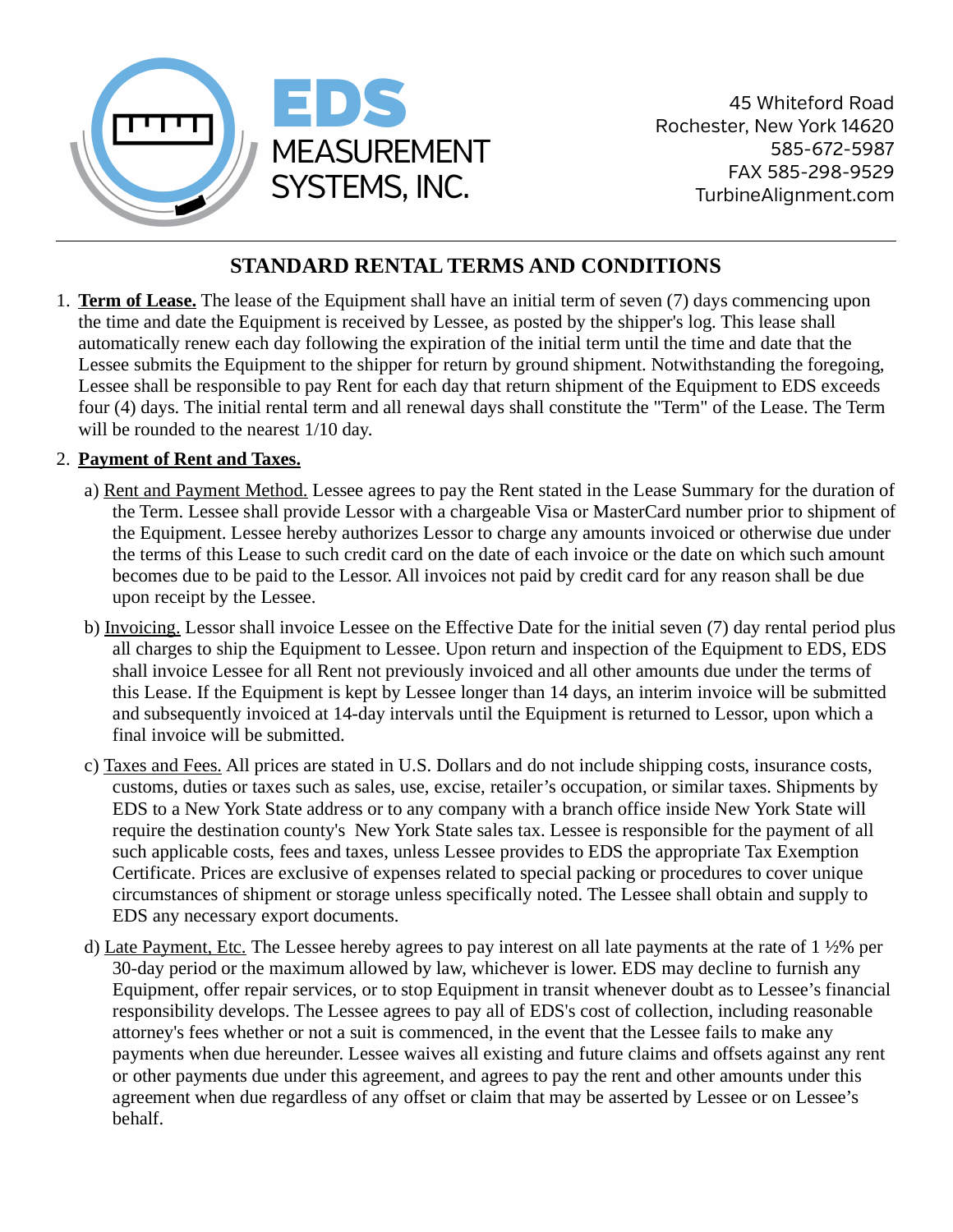

45 Whiteford Road Rochester, New York 14620 585-672-5987 FAX 585-298-9529 TurbineAlignment.com

# **STANDARD RENTAL TERMS AND CONDITIONS**

- 3. **Maintenance.** All Equipment will be inspected and calibrated by Lessor prior to shipment to Lessee and will contain new batteries. Extra batteries will not be supplied. Lessor will be solely responsible for keeping the Equipment in good working order and making all necessary adjustments, parts replacements and repairs during the Term of the Lease, except that, if replacement or service charges are necessitated by Lessee's improper use of the machinery or negligence in its use, Lessee will bear the expense of such replacements or repairs. For such purpose, Lessor may use its own maintenance service or that of a company of its selection. Lessor, or its authorized representative, shall have full and free access to the Equipment during available working hours. The required suitable electric current to operate the Equipment and the suitable place for installation with all facilities will be furnished by Lessee.
- 4. **Shipment and Return of Equipment.** The Lessee will pay for shipping charges to and from Lessee's designated destination and Lessor's designated return destination. All shipments must be insured by Lessee for full Replacement Cost of the Equipment. Time of delivery is not of the essence, and any failure to comply with estimated shipping dates shall not constitute a breach of contract. EDS shall not be held liable for failure or delays in delivery due to causes beyond its control, including, but not limited to, Acts of God; fire, wind, water or other elements; war or riot; strikes or labor disturbances; shortages of material; any act, order, decree, law or regulation of any court, government or governmental agency; or by the demand for items exceeding EDS' available supply. Lessee agrees to release and discharge EDS from any liability for any and all damages and losses arising from EDS's failure to deliver on time or to fill orders when such failure is due to any such cause.

After return of the Equipment to Lessor, the Equipment will be inspected, and any incurred damage or missing parts will be added to the rental invoice (except normal wear of contact screws, rub bars, batteries, etc.) and will be itemized on that invoice. If the Equipment is returned and requires cleaning, there will be a \$250 cleaning charge added to the invoice. If the Equipment is lost or destroyed, the full Replacement Cost will be invoiced. If a Equipment is returned with serial numbers that do not match the original rental contract, there will be a \$7,250 charge per each non-original head and/or power supply.

5. **Warranty.** Lessor warrants that the Equipment shall be in good working order as of the Effective Date of the lease. Lessor's obligation under this lease is limited to repair or replacement of any parts or all of the Equipment when Lessor determines they do not conform to this warranty.

THE FOREGOING OBLIGATIONS ARE IN LIEU OF ALL OTHER OBLIGATIONS AND LIABILITIES AND ALL WARRANTIES OF MERCHANTABILITY, FITNESS FOR A PARTICULAR PURPOSE, OR OTHERWISE EXPRESS OR IMPLIED BY FACT OR BY LAW, AND STATE LESSEE'S EXCLUSIVE REMEDIES FOR EDS'S BREACH OF THIS WARRANTY. NOTWITHSTANDING ANYTHING TO THE CONTRARY HEREIN, EDS'S ENTIRE LIABILITY FOR CLAIMS, WHETHER BASED ON CONTRACT, WARRANTY, TORT (INCLUDING NEGLIGENCE), STRICT LIABILITY, OR OTHERWISE FOR ANY LOSS ARISING OUT OF ITS PERFORMANCE OR FAILURE TO PERFORM THIS CONTRACT SHALL (1) NOT EXCEED THE RENTAL PRICE FOR EQUIPMENT SUPPLIED HEREUNDER WHICH WAS THE CAUSE OF SUCH CLAIM, (2) IN NO CASE EXTEND TO DIRECT, INDIRECT SPECIAL, INCIDENTAL, OR CONSEQUENTIAL DAMAGES, OF ANY NATURE OR KIND, AND (3) TERMINATE UPON EXPIRATION OF THE LEASE TERM.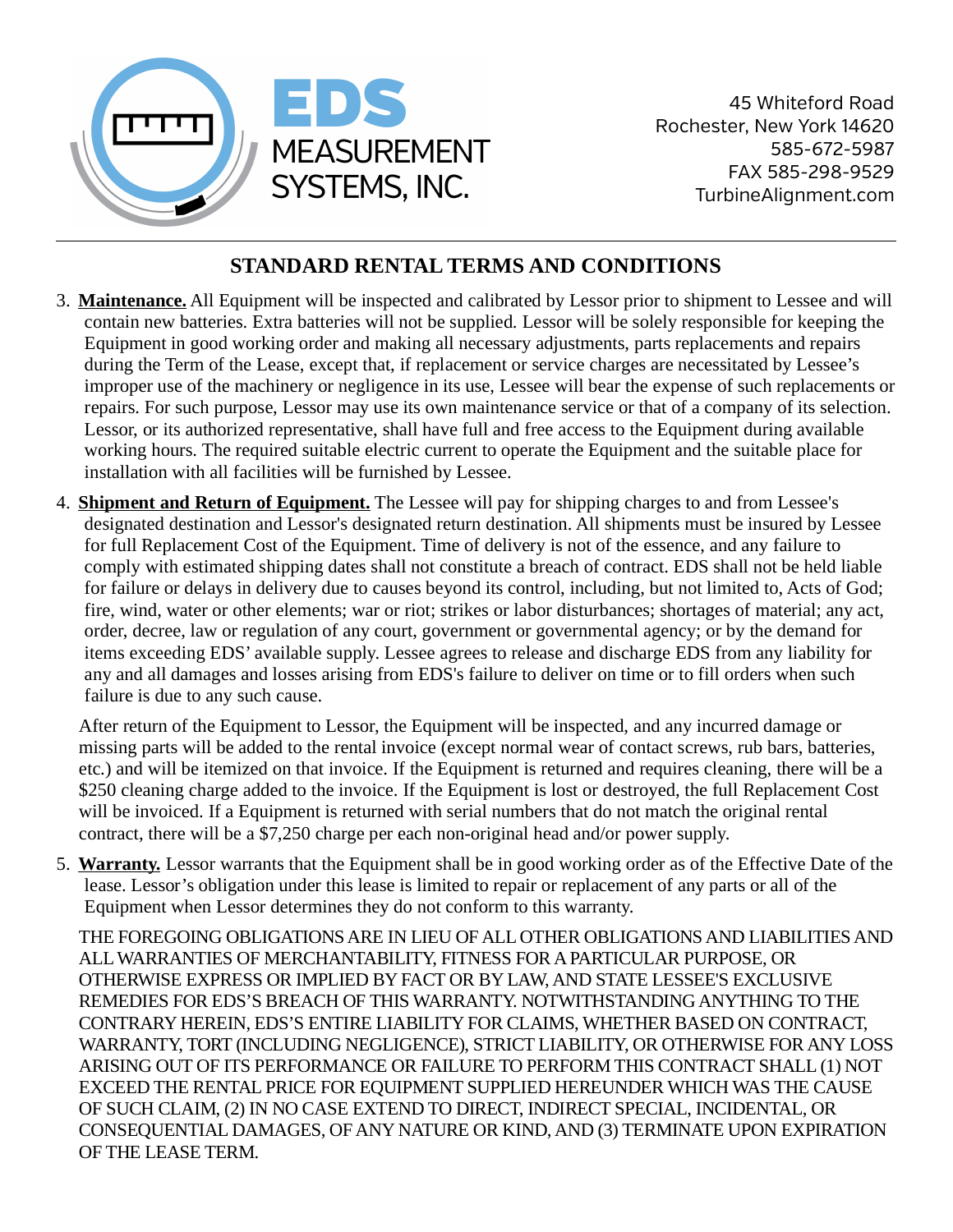

## **STANDARD RENTAL TERMS AND CONDITIONS**

- 6. **Alterations and Attachments.** The Equipment shall not be removed from the location specified at the beginning of this Lease without the prior written permission of the EDS. Lessee shall not make any additions or alterations to the Equipment without the prior written consent of EDS. All additions or improvements made by Lessee to the Equipment shall belong to and become the property of the EDS and shall form part of the schedule upon the termination of the Term of this Lease. EDS, however, reserves the right to require Lessee to remove any such additions or alterations and to restore the Equipment to its original condition as of the beginning of the Lease.
- 7. **Default.** In the event Lessee fails to pay the EDS any sum required under this agreement within 10 days after the due date, or if Lessee is in default with respect to any of the other conditions in this agreement, EDS shall have the right to take possession of the Equipment, without demand or notice, and Lessee's right to possession shall then terminate.
- 8. **Assignment, Bankruptcy**. Lessee shall not assign, mortgage, or pledge this Lease or any interest in it, or make any alterations, additions, or improvements to the Equipment, or permit the Equipment to be used by any person other than the Lessee or Lessee's employees, without the prior written consent of the EDS.

Lessee agrees that neither this Lease nor any interest of the Lessee in this Lease shall be assignable or transferable by operation of law. It is hereby mutually agreed that in the event any proceeding under the Bankruptcy Act, or any amendment to the Act, is commenced by or against the Lessee, or in the event the Lessee is adjudged insolvent, makes any assignment for the benefit of Lessee's creditors, or if a writ of attachment or execution is levied on the Equipment and is not released or satisfied within 10 days afterward, or if in any action or proceeding to which the Lessee is a party a receiver is appointed with authority to take possession or control of the Equipment, EDS may, at its option, terminate this Lease.

- 9. **Indemnity.** Lessee agrees to hold and save the EDS harmless from any and all claims, costs, expenses, damages, and liabilities, including reasonable attorney's fees, resulting from the use or operation of the Equipment during the term of this lease.
- 10. **Insurance.** Lessee agrees to keep the Equipment fully insured at its own cost and expense during the term of this Lease, during any renewal period, and during the time that the Equipment is in transit to and from Lessee and until safely returned to EDS. Lessee shall insure the Equipment in the joint names of Lessee and EDS for not less than the full Replacement Cost of the Equipment as of the inception of the lease. The insurance shall be against all risks and shall include liability insurance in an amount acceptable to Lessor.
- 11. **Ownership of Equipment.** The Equipment is, and shall at all times remain, personal property, notwithstanding that the Equipment or any part of it may now be, or subsequently become, attached to real property. Ownership of the Equipment is and remains with EDS. Nothing contained in this Lease shall be construed as conveying to the Lessee any right, title, or interest in and to the Equipment other than as a Lessee. All rights to claiming any or all tax attributes associated with the ownership of this Equipment remain exclusively with the EDS.